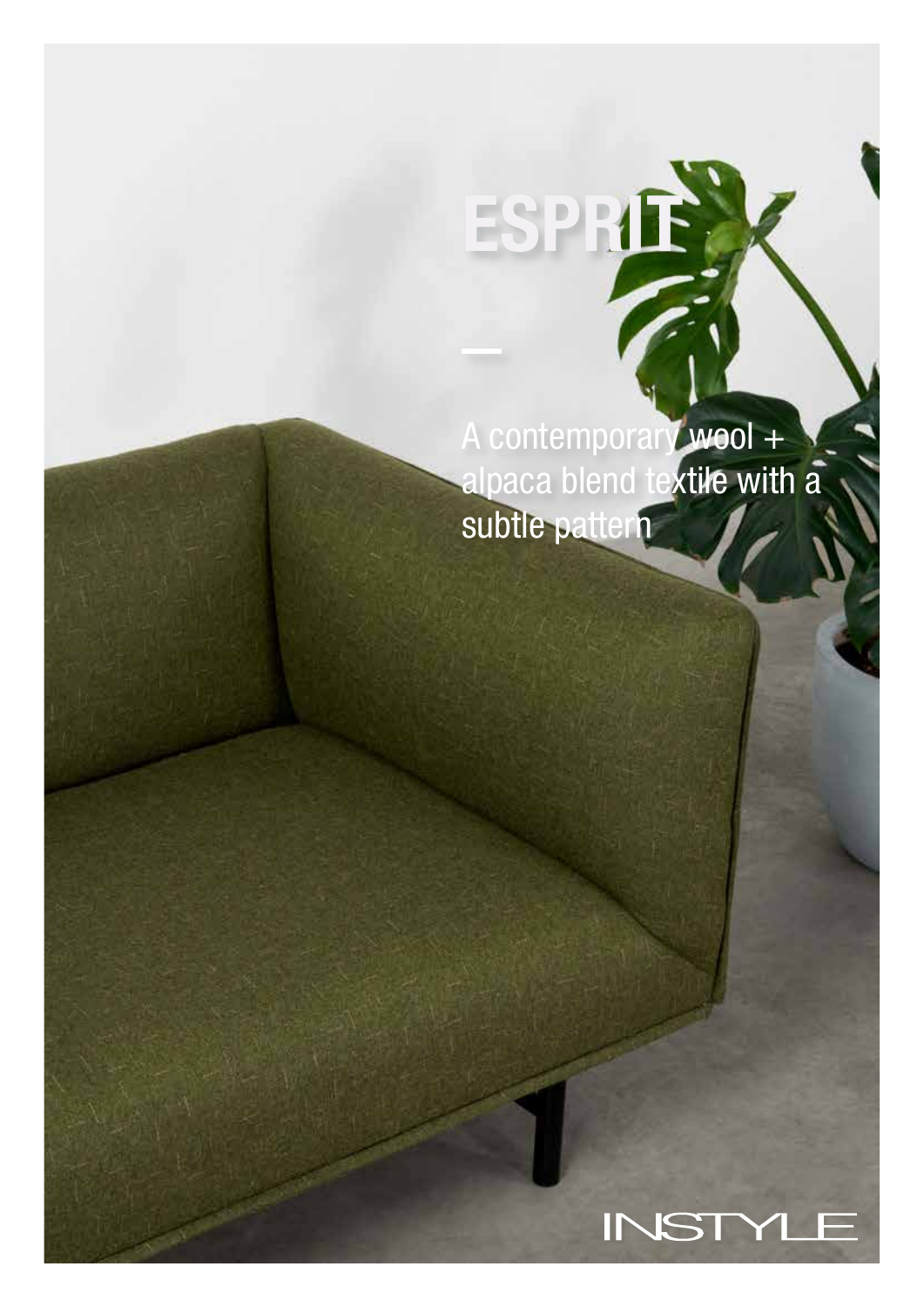



ESPRIT Atom



ESPRIT Chrysler



ESPRIT Visionary



ESPRIT Hero



ESPRIT Dixie **ESPRIT Folly** 





ESPRIT Appeal ESPRIT Intuition





ESPRIT Comet



ESPRIT Lunar



ESPRIT Halcyon





ESPRIT Candy **ESPRIT Emotive** ESPRIT Emotive ESPRIT Desire